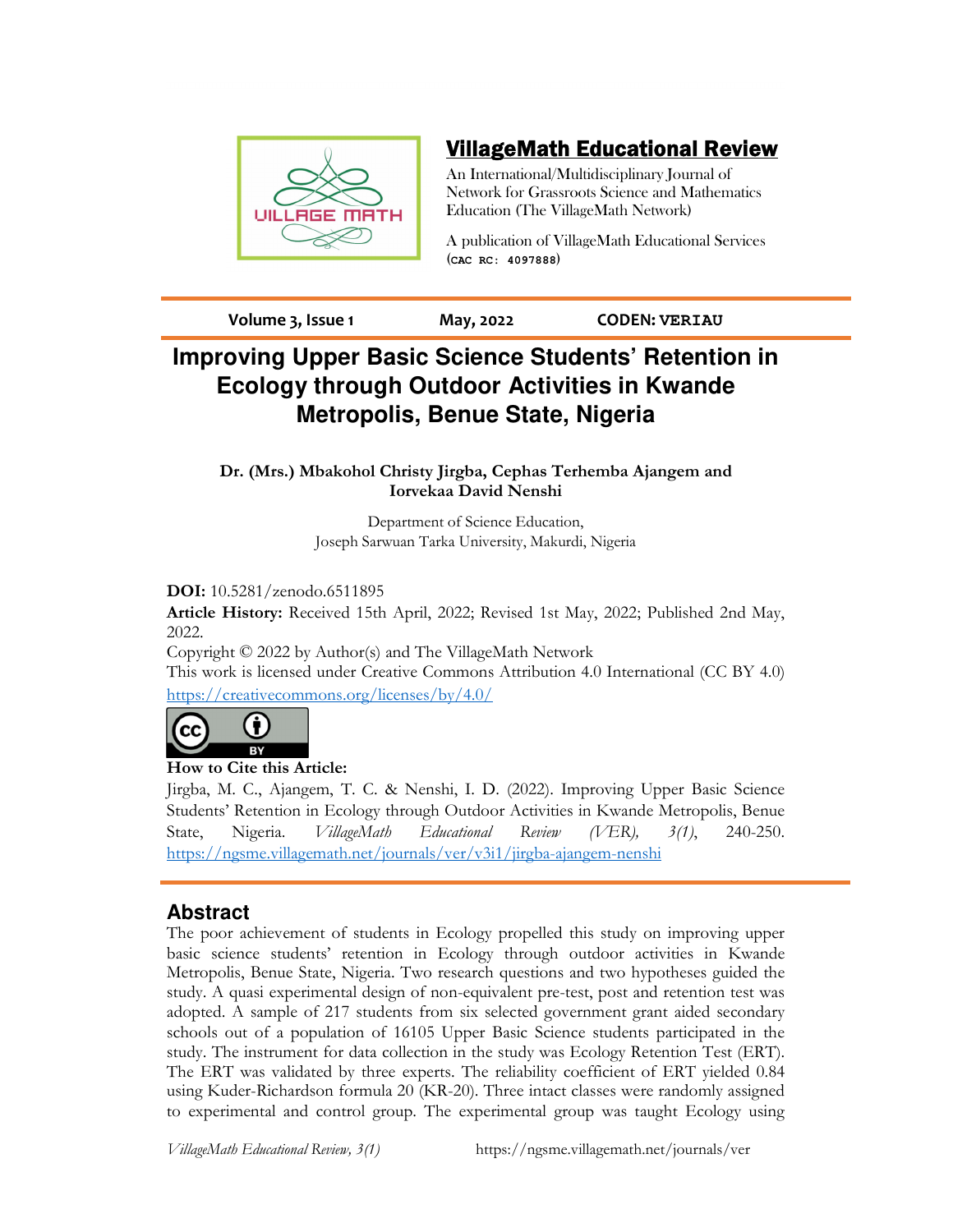outdoor activities while the control group was taught using lecture method. Mean and standard deviation were used to answer the research questions and Analysis of Covariance (ANCOVA) was used to test the null hypothesis at 0.05 level of significance. The study revealed that there is a significant difference in the mean retention scores of students taught Ecology using outdoor activities compared to their counterparts who were taught using lecture method; furthermore, no significant difference was found in the mean retention scores between male and female students taught Ecology using outdoor activities. Based on the findings, it was recommended among others that outdoor activities should be adopted by teachers while teaching Ecology since it enhance students retention regardless of their gender.

**Keywords:** Ecology, Outdoor Activities, Lecture Method, Retention, Gender, Basic Education

### **Introduction**

Basic Science, formerly known as Integrated Science is the first form of science students encounters at the secondary school level. This prepares students at the upper basic level for the study of core science subjects such as Biology, Chemistry and Physics at the Senior Secondary level. The door way to the survival of a nation scientifically and technologically is scientific literacy which can be achieved through Basic Science. This means that, for a student to be able to study science at the Senior Secondary level successfully, such a student has to be well grounded in Basic Science at the upper basic level.

Retention plays a significant role in the teaching and learning of Ecology. The most important thing about learning is retaining the acquired knowledge for future use which must be encouraged by teachers through the instructional strategies employed. Mohammed (2019) defines retention as the act or power of remembering things. Similarly, Yemi and Adebimpe (2017) conceptualize retention as the ability to retain or remember facts and figures in the memory. In the same vein, Eka (2015) opines that retention is the ability of an individual to retrieve stored information from memory. Imoko and Anyagh (2008) assert that retention of a learnt material is a direct correlate of positive learning which the primary essence of education is. Retention therefore can be seen as the ability to recall things learnt by an individual and subsequent application of such knowledge at the appropriate time.

The relationship among living organisms with one another and their environment is an aspect of Biology called Ecology. Ecology is simply seen as the study of plants and animals in relation to their environment. Ecology is derived from a Greek word 'Oikos' which means home or dwelling place. In other words, ecology can be defined as a field of study which deals with the relationship of living organisms with one another and with the environment in which they live. Ecology is often described as environmental Biology (Micheal, 2008). Upper Basic Science students' retention in Ecology therefore means the output in terms of scores obtained from the students through answering questions in the Ecology Retention Test (ERT) constructed by the researcher and administered.

Ecology provides basic information on conservation, pollution, waste management and interrelationships in the environment, laying the foundation for the attainment of the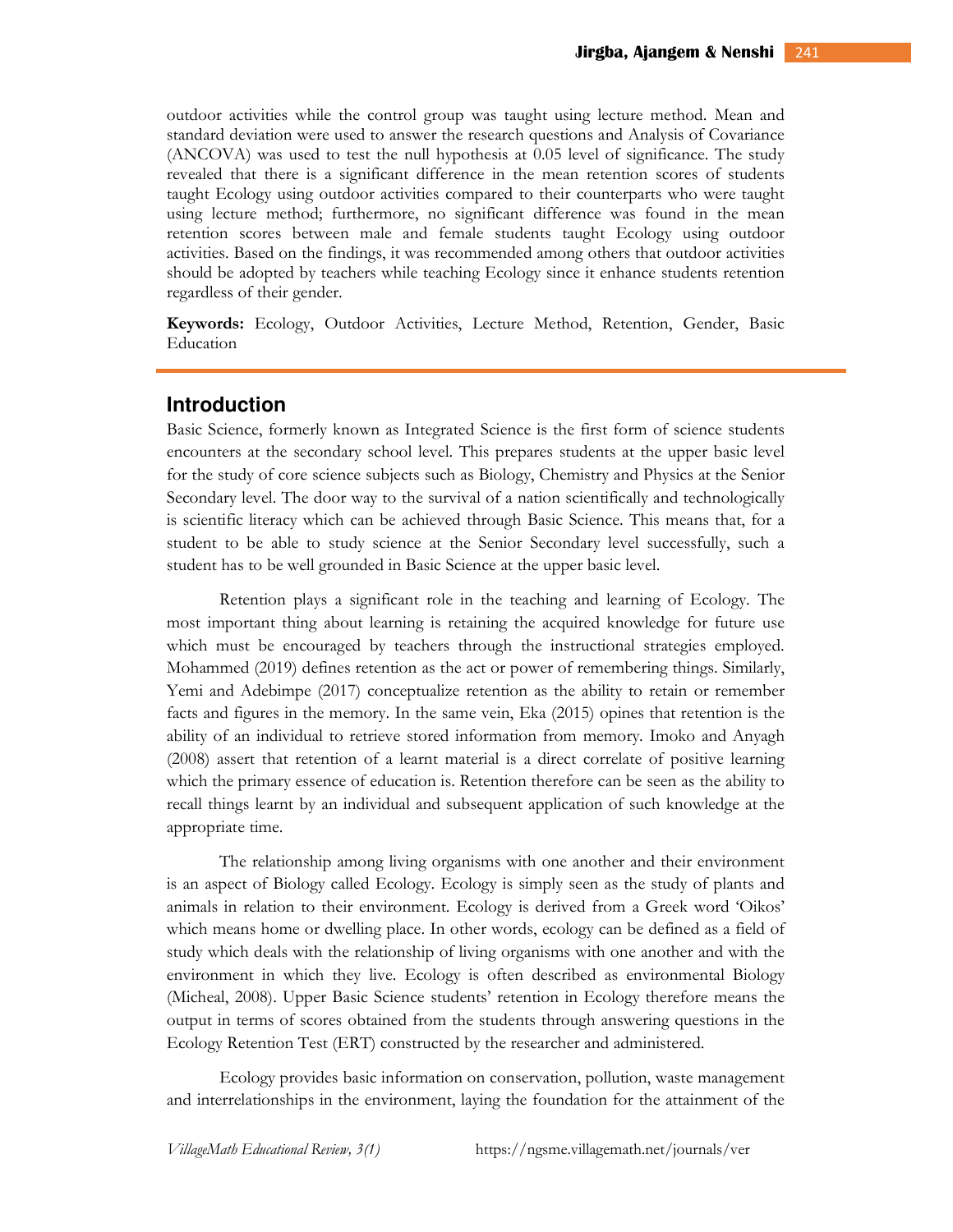242

Sustainable Development Goals (SDGs). It is also important in dealing with nature and the environment in a responsible way. According to Zumyil (2019), understanding Ecology does not only enable students to pass the Biology examination well, but to also aim at maintaining a healthier and more productive biosphere for the life of humans.

According to Atomatofa (2013), retention depends on several factors; prominent amongst them is the instructional strategies adopted by the teacher. Similarly, Yemi and Adebimpe (2017) argue that students' poor retention is as a result of ineffective teaching strategy. In this regard, inappropriate teaching method use by teachers invariable translates to students' inability to retain and put into practice what is learnt. This has become a problem to stake holders in education. Supporting this, Zumyil (2019) submit that the rate of high failure of students in Biology has been attributed to inappropriate methods or strategies of teaching Ecology that are obsolete such as lecture method.

The lecture method is the oldest method of teaching. It is one of the conventional methods of teaching. It is otherwise known as talk and chalk or textbook method (Joda, 2018). In the lecture method of teaching, the teacher dominates the teaching with little participation on the part of the learners. Here the teacher is seen as the repository of all knowledge while the students are passive recipients of knowledge transmitted by the teacher in the teaching and learning process (Mohammed, 2019). Joda (2018) observe that the lecture method is a one-way traffic flow of ideas. The teacher spends most of the time on talking and writing on the chalkboard. The students on their part, sit silently, listen attentively and try to catch the points. This teaching method does not expose the students to first-hand information regarding their environment. In most cases what is taught cannot be translated into real life situation by students (Oluwatosin & Angura, 2017). There is therefore, the need to explore innovative methods for effective teaching of Biology specifically Ecology so as to enhance students' retention in the subject

One of the innovative methods is the outdoor activity. It requires direct observation of organisms in natural habitat. Ajaja (2010) defined outdoor activities as a method of teaching and learning process for exploration and discovery about the environment using the first-hand experience involving all sources of study. Supporting this, Yau (2010) relates that outdoor activities are taking students out of the classroom to places where they can see concrete illustration of classroom theories. It could be in a nearby school farm, national park, zoo, industry, forest or game reserve. This offers direct observation and interpretation of the substance in their natural surroundings and the use of basic scientific skills such as observation, identification, classification, and manipulation of substance in the natural environment. Similarly Edarho (2020) maintain that outdoor activities reduce abstraction, enhances lesson clarity, captivate students' attention and interest, encourage students' active participation and improve students' ability to remember learnt concept by providing the student with real-life experiences. It is the kind of education in which the learner is naturally and actively engaged in having the first-hand experience in constructing his/her knowledge from resources or materials outside the normal school classroom and laboratory, mostly under instructional guide by a teacher or educator. To Obeka (2010), outdoor activities are type of laboratory activity or field work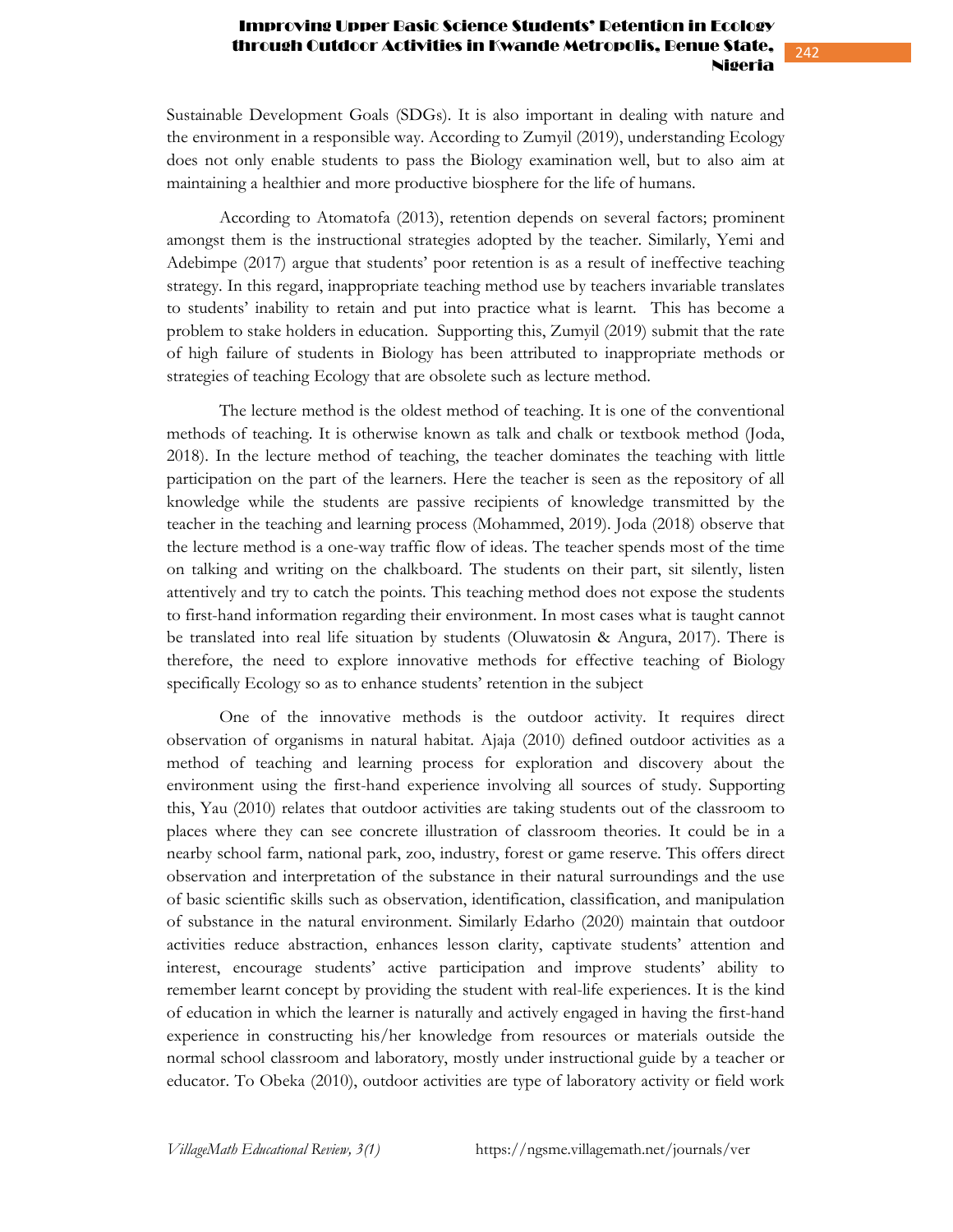or learning exercise undertaken by teachers and students in certain aspects of a subject, to give students the opportunity to acquire knowledge.

Gender and students' retention has been linked. Gender is ascribed attitude which differentiate feminine from masculine (Ajimbola, 2014). Ezeugwu, Nji, Ngozi, Chinwe, and Remigius (2016) refer to gender as social attributes and opportunities associated with being a male or female. Ezeugwu *et al.* (2016) observe that some teaching strategies favour male students more than their female counterparts. The disparity in retention by male and female students is of great concern to science educators, particularly Biology teachers. For instance, Okoro (2011) reports that female students performed better than male students when co-operative learning is used. On the other hand, when individual learning strategy is used male students did better than female students. Some studies indicate that boys have higher retention than girls (Bala, 2011; Ajibola, 2014). Thus, teachers' instructional strategy may create a gap between the male and female retention in Ecology hence the need to examine male and female students' retention in Ecology using outdoor activities becomes pertinent.

Adejoh, Ochu, Egbe-Okpenge and Ejeh (2021) and Ejeh, Adejoh, Ochu and Egbe-Okpenge (2021) studied effects of field- trip on retention and academic achievement in biology among secondary school students in Zaria, Nigeria. The findings of the studies among others showed that the field trip teaching strategy favoured the experimental group in biology concept. Okolocha and Nwaukwa (2020) examined the effect of think-pairshare instructional strategy on secondary school students' academic achievement and retention in financial accounting. The study found that think-pair-share instructional strategy is more effective in enhancing students' academic achievement and retention ability of students in financial accounting when compared to the conventional teaching method. Oluwatosin and Angura (2017) investigated improving upper Basic Science students' retention in Electrolysis using collaborative concept mapping instructional (CCMIS). The study discovered that there is no significant difference in the mean retention of male and female students taught electrolysis using CCMIS.

In the light of all these findings, this present study seeks to determine if outdoor activities in ecology can bring about improvement in upper basic science students' retention in ecology.

### **Statement of the Problem**

Ecology is a branch of biology that deals with the study of organisms in relation to their environment. The interdependency of man with living and non-living things within the ecosystem is fundamental to human existence thus the significance of ecology cannot be over stated. Upper Basic Science ecology provides basic information on conservation, pollution, waste management, erosion, deforestation, climate change and global warming and provides ways of mitigating them laying the foundation for the attainment of Sustainable Development goals (SDGs). Understanding ecology does not only enable students to pass the Basic Education Certificate Examination (BECE) well, but to also realize its useful applications aimed at maintaining a healthier and more productive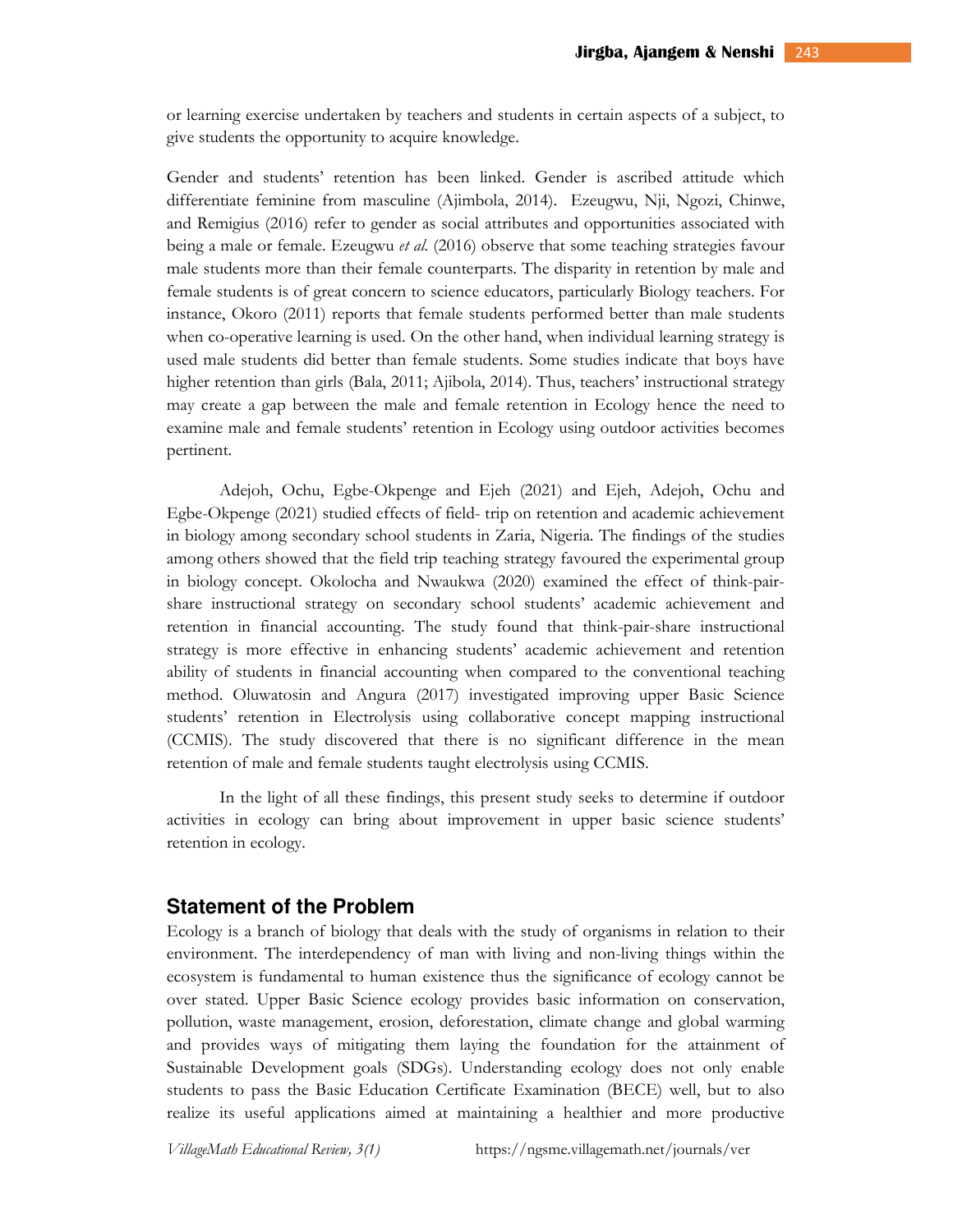244

biosphere for the life of humans and other living organisms. Despite the aforementioned importance of Basic Science Ecology, there is poor retention arising from misconceptions which students hold about some ecology concepts consequently affecting their overall achievement in BECE (Nenshi, Anyagh and Adeniran, 2021, Edarho, 2021, Adejoh, Ochu, Ogbe-Okpenge and Ejeh, 2021, Ajangem, Okwara and Jirgba, 2021 and Zumyil, 2019). This means that Ecology should be meaningfully taught to students in real life and practical situations instead of the lecture method. It is against this background that the study sought to improve upper Basic Science students' retention in Ecology through outdoor activities in Kwande Metropolis, Nigeria.

## **Objectives of the Study**

The main purpose of this study was improving upper Basic Science students' retention in Ecology through outdoor activities in Kwande Metropolis, Benue State. Specifically, the study sought to:

- i. Find out the mean retention scores of upper Basic Science students taught Ecology using outdoor activities and those taught with lecture method.
- ii. Find out if male and female upper Basic Science students mean retention scores will differ after being taught Ecology using outdoor activities.

## **Research Questions**

The following research questions were asked to guide the study:

- i. What are the mean retention scores of upper Basic Science students taught Ecology using outdoor activities and those taught with lecture method?
- ii. What are the mean retention scores of male and female upper Basic Science students taught Ecology using?

## **Research Hypotheses**

The following null hypotheses were formulated and tested at 0.05 level of significance guided the study:

- i. There is no significant difference between the mean retention scores of upper Basic Science students taught Ecology using outdoor activities and those taught with lecture method.
- ii. There is no significant difference between the mean retention scores of male and female upper Basic Science students taught Ecology using outdoor activities.

## **Methodology**

The study adopted a quasi-experimental design of non-equivalent pre-test, post and retention test. The design was considered suitable because intact classes were used. The study area was Kwande local government area of Benue State. The target population of the study comprised of 217 upper Basic Science students in government schools. One intact class from each of the six sampled schools was selected using simple random sampling.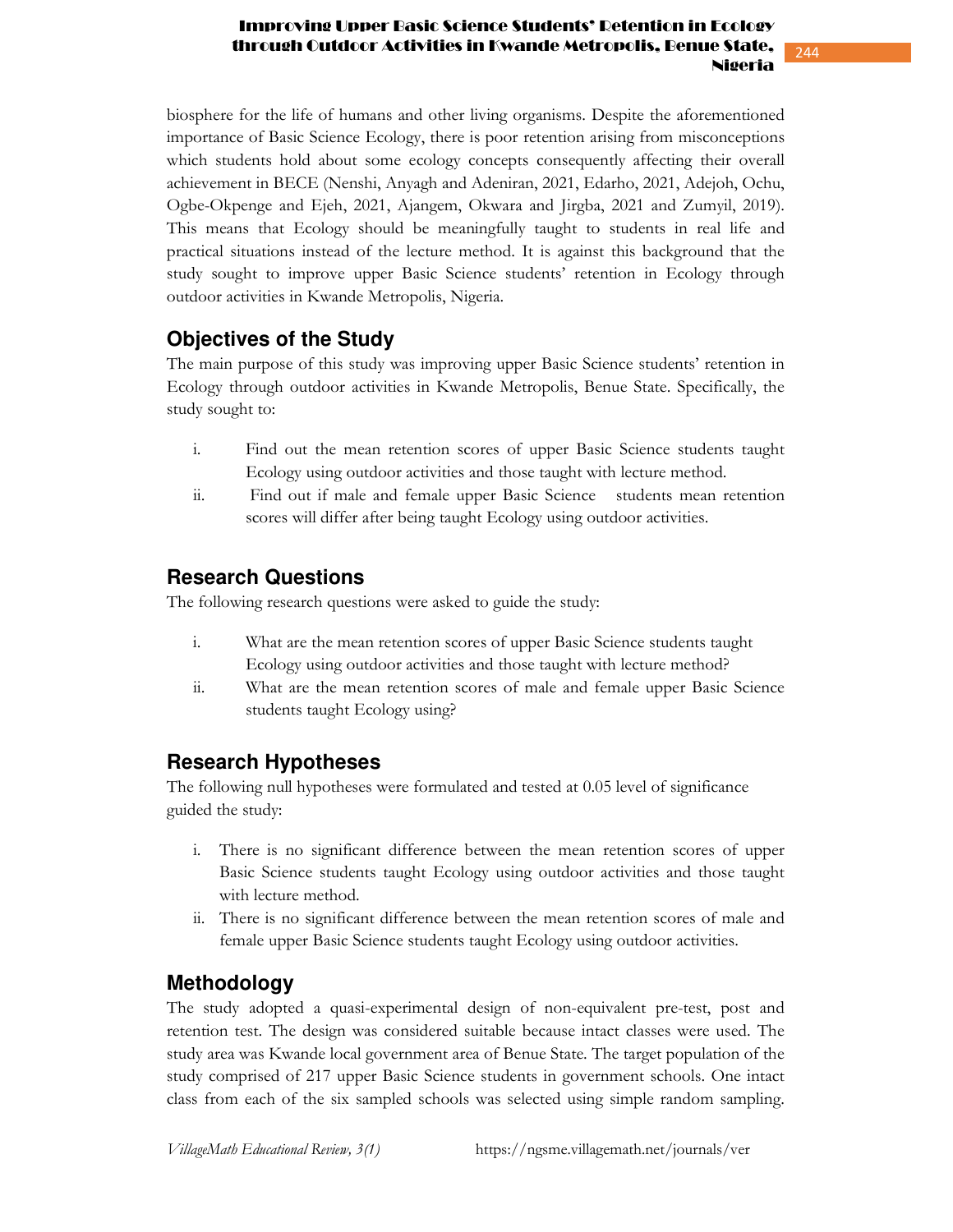They were assigned randomly to experimental and control groups. The experimental and control groups, each comprised three intact classes totaling six intact classes. The experimental group was taught Ecology using outdoor activities while the control group was taught Ecology using lecture method in line with lessons procedure prepared by the researcher respectively.

The instrument for data collection was Basic Science Ecology Retention Test (BSERT) validated by three experts from science education/measurement and evaluation. The BSERT contained two sections. Section "A" contains demographic information of the respondents, while section "B" contained a 40 multiple choice items with options A-D drawn from the 9-year Basic Education Curriculum. The topics covered include environmental pollution and habitat. After trial-testing on 50 students outside the study area but with similar characteristic with the study area, the reliability coefficient of BSERT using Kuder Richardson (KR-20) yielded 0.84 which shows a high internal consistency hence adjudged suitable for data collection in this study.

Before the commencement of the treatment, BSERT was administered by the research assistants (Biology teachers) on the students as pre-test. After the treatment which lasted for four weeks, BSERT was administered as post-test. The instrument was reshuffled and administered after a gap of another two weeks to measure the retention test to find out if the knowledge gained is retained. The research questions were answered using mean and standard deviation scores while the hypotheses were tested at 0.05 level of significance.

## **Results**

The presentation of the data for this study is done according to the research questions and research hypotheses.

#### **Research Question One**

What are the mean retention scores of upper Basic Science students taught Ecology using outdoor activities and those taught with lecture method?

The answer to research question one is contained in Table 1.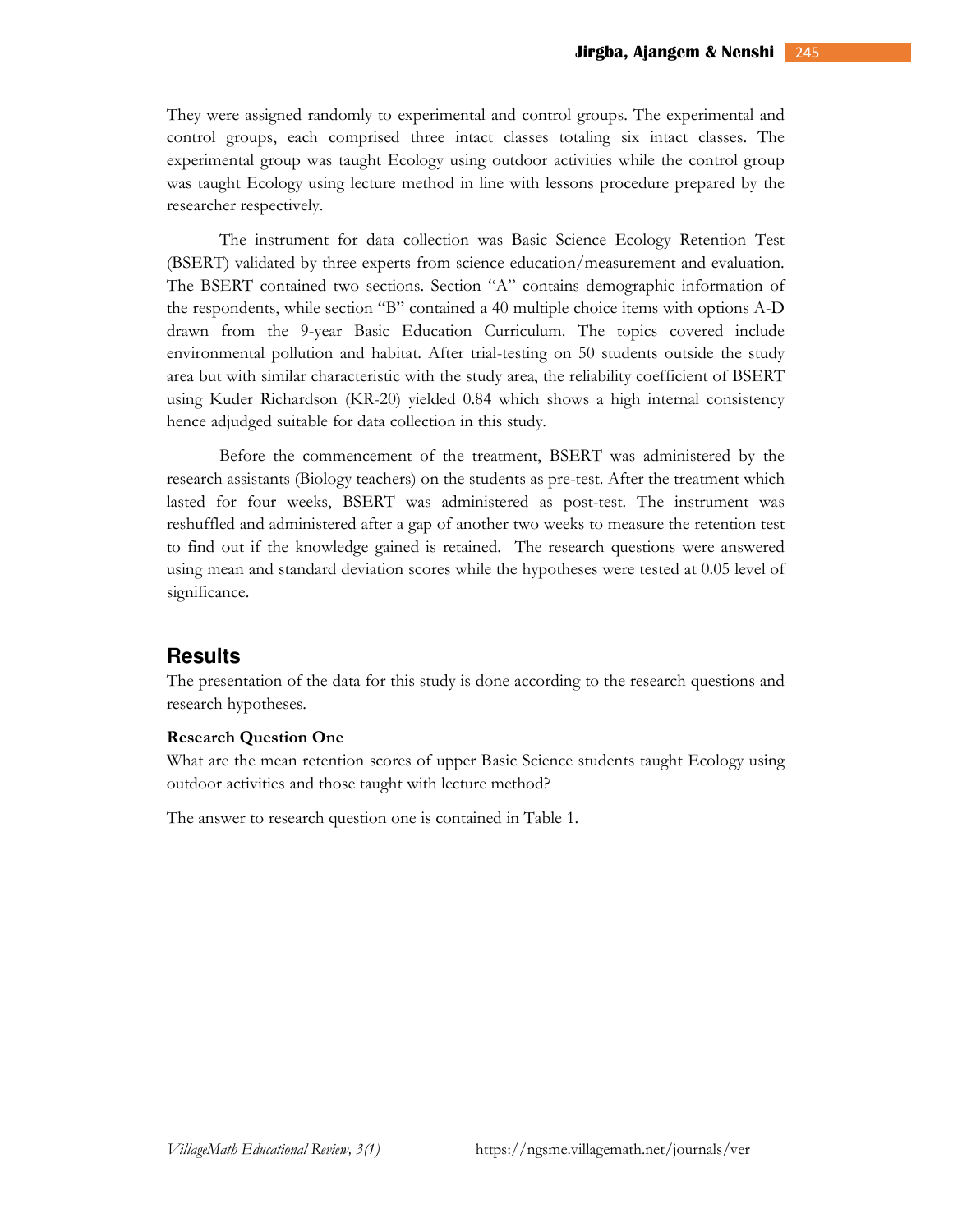246

| Groups          | $\mathbf N$ | Pre-test |           | Post-test |           |           |
|-----------------|-------------|----------|-----------|-----------|-----------|-----------|
|                 |             | Mean     | <b>SD</b> | Mean      | <b>SD</b> | Mean Gain |
| Experimental    | 104         | 20.09    | 5.76      | 27.77     | 5.60      | 7.68      |
| Control         | 113         | 13.23    | 4.53      | 16.76     | 4.11      | 3.53      |
| Mean Difference |             | 6.86     |           | 11.01     |           | 4.15      |
| Total           | 217         |          |           |           |           |           |

**Table 1: Mean Retention Scores, Standard Deviations and Mean Difference of Upper Basic Science Students of the Experimental and Control Groups in BSERT** 

Table 1 revealed that, the mean difference between the two groups was 4.15 in favour of outdoor activities outdoor activities group. It implies that the outdoor activities group had higher retention than the lecture method group.

#### **Research Hypothesis One**

There is no significant difference between the mean retention scores of upper Basic Science students taught Ecology using outdoor activities and those taught with lecture method.

The ANCOVA test to hypothesis 1 is presented in Table 2

| Source of Variance | Type III Sum of       | df  | Mean Square | F       | Sig  |
|--------------------|-----------------------|-----|-------------|---------|------|
|                    | Squares               |     |             |         |      |
| Corrected Model    | 7808.063 <sup>a</sup> | 2   | 3904.032    | 214.190 | .000 |
| Intercept          | 2509.451              | 1   | 2509.451    | 137.678 | .000 |
| Ach pretest        | 1233.899              | 1   | 1233.899    | 67.696  | .000 |
| Group              | 1805.561              | 1   | 1805.561    | 99.060  | .000 |
| Error              | 3900.563              | 214 | 18.227      |         |      |
| Total              | 117133.000            | 217 |             |         |      |
| Corrected Total    | 11708.627             | 216 |             |         |      |
|                    |                       |     |             |         |      |

**Table 2: Summary of ANCOVA for Mean Retention Scores of Upper Basic Science Students of the Experimental and Control Groups in BSERT**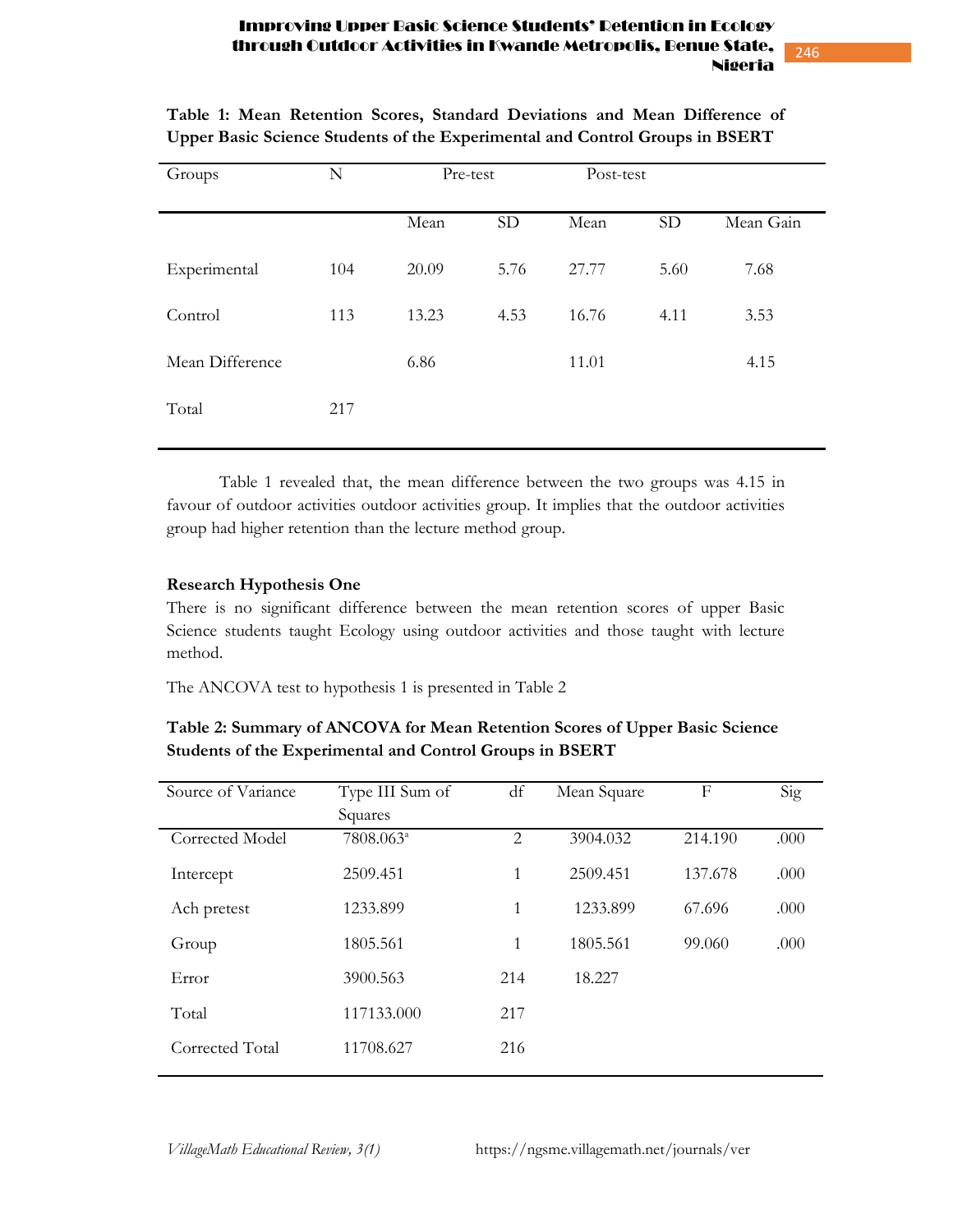Table 2 revealed that there is a significant difference between the mean retention of students taught Ecology using outdoor activities and lecture method;  $F_{1, 216}$ =99.060, p = 0.000 <0 .05. The null hypothesis is therefore rejected. This implies that outdoor activities significantly enhanced retention in Ecology when compared to lecture method.

#### **Research Question Two**

What are the mean retention scores of male and female upper Basic Science students taught Ecology using?

The answer to research question two is contained in Table 3.

| Table 3: Mean Retention Scores, Standard Deviations and Mean Difference of |
|----------------------------------------------------------------------------|
| Male and Female Upper Basic Science Students of the Experimental Group in  |
| <b>BSERT</b>                                                               |

| Groups          | N   | Pre-test |           | Retention-Test |           |
|-----------------|-----|----------|-----------|----------------|-----------|
|                 |     | Mean     | <b>SD</b> | Mean           | <b>SD</b> |
| Male            | 45  | 19.60    | 7.37      | 27.80          | 6.41      |
| Female          | 59  | 20.47    | 4.21      | 27.76          | 4.95      |
| Mean Difference |     | $-0.87$  |           | 0.04           |           |
| Total           | 104 |          |           |                |           |

 Table 3 revealed that, the mean retention scores of male students taught Ecology using outdoor activities is 19.60 and 27.80 respectively while the mean retention of female students taught using outdoor activities is 20.47 and 27.76 respectively. This implies that male retain slightly more than female.

#### **Research Hypothesis Two**

There is no significant difference between the mean retention scores of male and female upper Basic Science students taught Ecology using outdoor activities.

The ANCOVA test to hypothesis 2 is presented in Table 4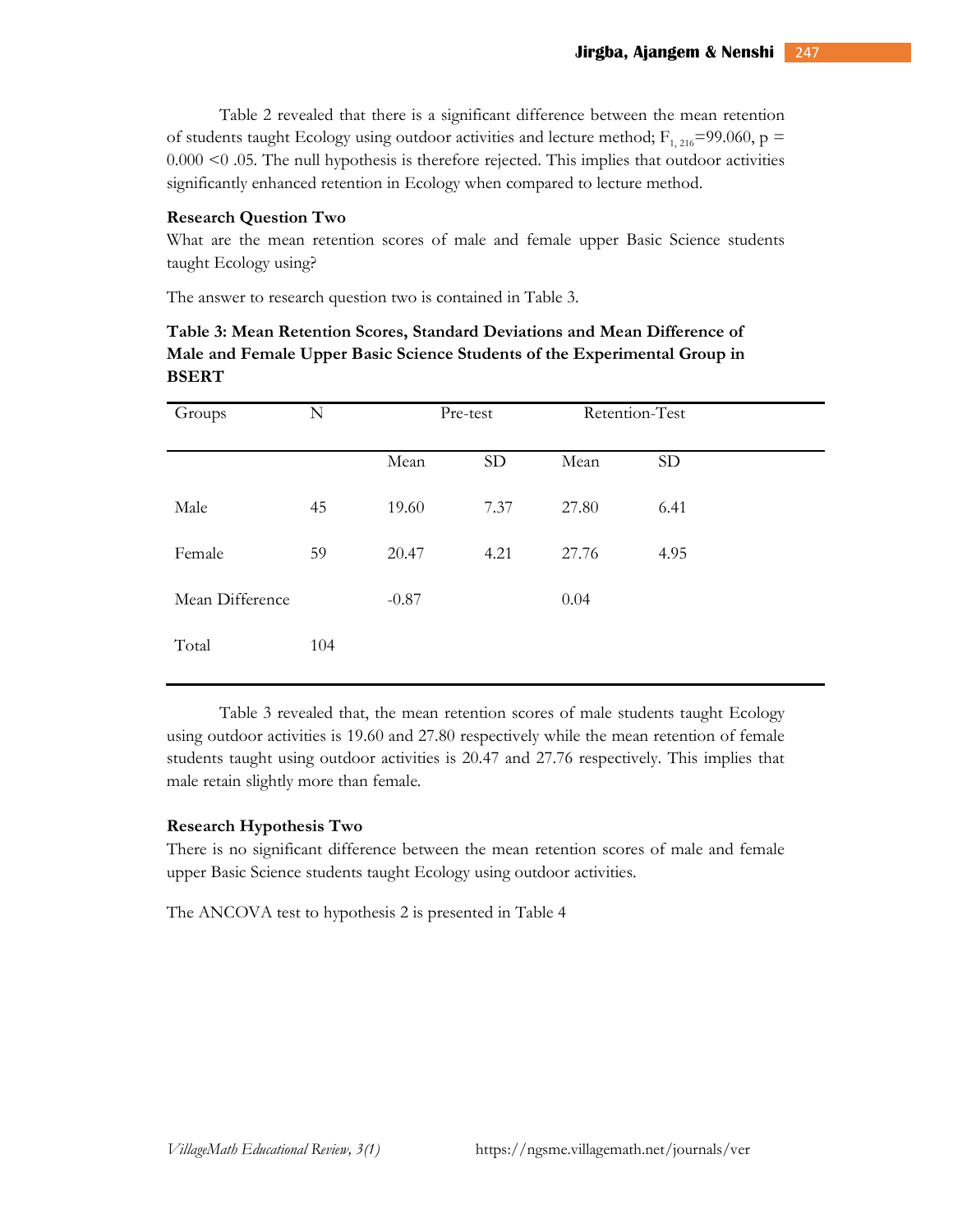| Source of Variance | Type III Sum of        | df             | Mean Square | F      | Sig  |
|--------------------|------------------------|----------------|-------------|--------|------|
|                    | Squares                |                |             |        |      |
| Corrected Model    | $351.949$ <sup>a</sup> | $\overline{2}$ | 175.974     | 6.163  | .109 |
| Intercept          | 2808.472               | $\mathbf{1}$   | 2808.472    | 98.356 | .493 |
| Achpretest         | 351.913                | 1              | 351.913     | 12.324 | .109 |
| Gender             | 3.046                  | 1              | 3.046       | .107   | .001 |
| Error              | 2883.965               | 101            | 28.554      |        |      |
| Total              | 83489.000              | 104            |             |        |      |
| Corrected Total    | 3235.913               | 103            |             |        |      |
|                    |                        |                |             |        |      |

**Table 4: Summary of ANCOVA for Mean Retention Scores of Male and Female Upper Basic Science Students of the Experimental Group in BSERT** 

 Table 4 revealed that there is no significant difference between the mean retention of male and female students taught Ecology using outdoor activities  $[F_{1=103}=0.107, p =$  $0.001 < 0.05$ .]. The null hypothesis is therefore not rejected. This implies that outdoor activities enhanced both male and female retention in Ecology.

## **Discussion of Findings**

The study discovered that the mean retention of students taught Ecology using outdoor activities differed significantly from those taught using lecture method. These finding tallies with Adejoh, Ochu, Egbe-Okpenge and Ejeh (2021), Okolocha and Nwaukwam (2020) and Ejeh, Adejoh, Ochu and Egbe-Okpenge (2021). Furthermore, the study discovered that the mean retention scores of male and female upper Basic Science students' taught Ecology using outdoor activities do not differ significantly. the finding lends support to the study of Edarho (2021), Okolocha and Nwaukwa (2020), Zumyil (2019), and Oluwatosin and Angura (2017) however, the result is at variance with Okoro (2011) who found that male students' achievement was better than that of their female counterparts when taught using cooperative learning strategy. The significant difference in the achievements between the experimental and control group is because outdoor activities reduce abstraction, enhances lesson clarity, captivate students' attention and interest, encourage students' active participation and improve students' ability to remember learnt concept by providing the student with real-life experiences.

## **Conclusion**

This study has provided empirical evidence that outdoor activities improved upper Basic Science students' retention in Ecology in Kwande Metropolis. The retention was not influenced by gender.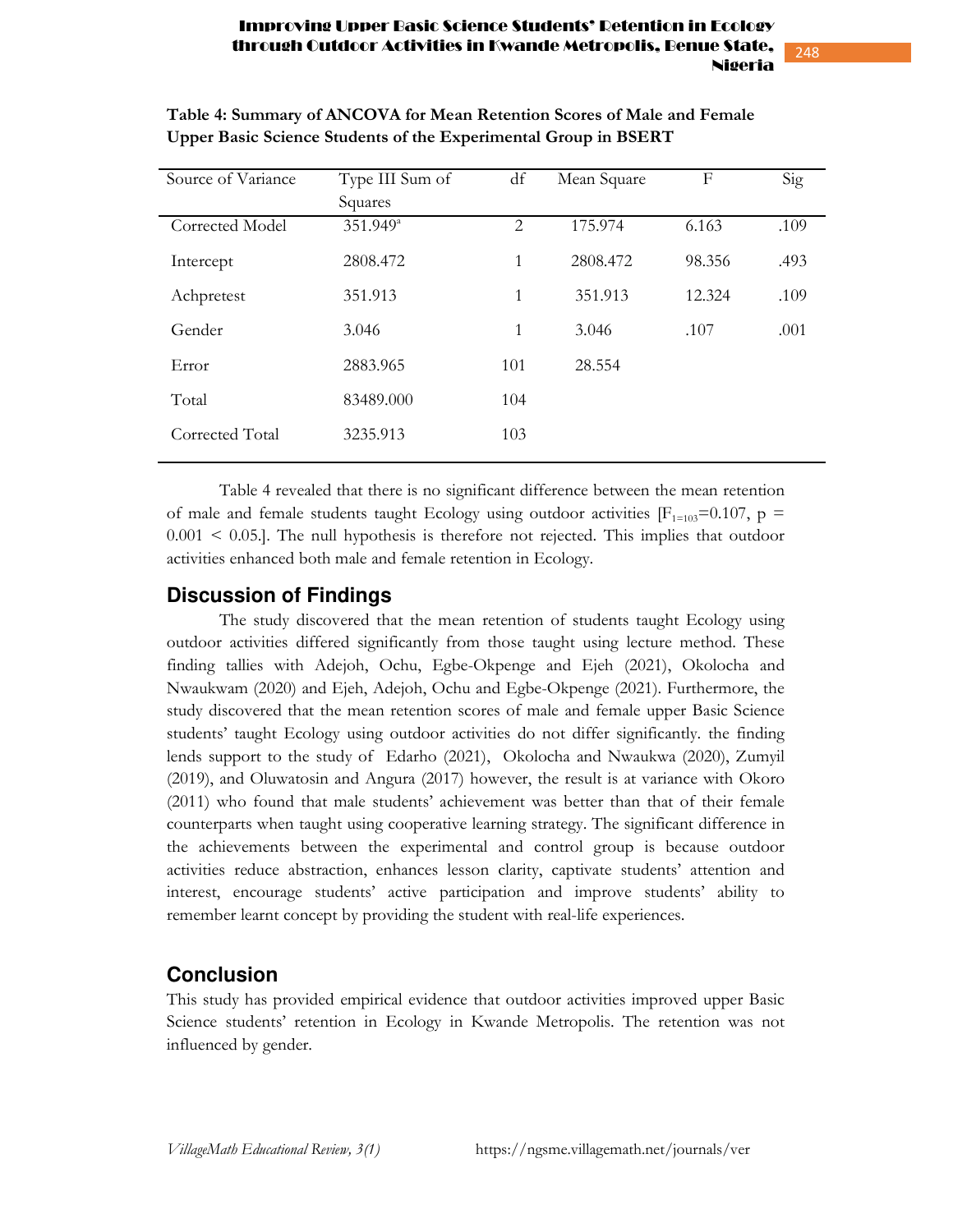### **Recommendations**

Based on the findings, it is therefore recommended that:

- i. Teachers should adopt outdoor activities in teaching and learning of Ecology to enhance retention.
- ii. The Ministry of education should organize workshops, seminars and conference for Biology teachers on the use of instructional scaffolding strategy for effective teaching and learning of the subject.

## **References**

- Achor, Agbeba & Amadu (2014) Effects of School Outdoor Activities on Senior Secondary Two (SS II) Students' Retention in Ecology in Jalingo Metropolis, Taraba, Nigeria. *Nigeria Educational Forum, 22(2 ), 83-95.*
- Adejoh, M. J., Ochu, O., Egbe-Okpenge, E.G., & Ejeh, G. U. (2021). Effects of field- trip and discovery methods on senior secondary school students' achievement in Biology in Benue State, Nigeria. *International Journal of Multidisciplinary Research and Growth Evaluation, 2(4), 330-342.*
- Ajaja, O.P, (2010), Effects of Field trip studies on learning outcome in Biology. *Journal of Human Ecology, Department of Science Education, Delta State University, Abraka, Nigeria. 31(3):171 – 177*
- Ajangem, C. T., Okwara, O. K., & Jirgba, M. C. (2021). Effect of collaborative concept mapping instructional strategy on upper Basic Sciencestudents' achievement and retention in Ecology in Benue state, Nigeria. *World Journal of Innovative Research, 10(5), 89-97.*
- Ajibola, A. (2014). Effects of two methods of teaching on students' retention in basic science and technology. *Journal of Education and Practice, 3(3), 12-18.*
- Atomatofa, R. (2013). Effects of advance organizers on attainment and retention of students' concept of gravity in Nigeria. *International Journal of Research Studies in Educational Technology, 2(1), 81-90.*
- Bela, B. (2011). Quality and students achievement. A review of state policy evidence. Educational policy analysis, 8(1), 39-43.
- Dantani, I. W., Kure I. D., & Hassan, U. (2013). Effects of Concept Mapping Modes on Secondary School Students Retention Level in Mathematics in Niger State, Nigeria. *Journal of Research & Method in Education, 2(5), 55-58.*
- Edarho, O. O. (2020). Outdoor School Activities Strategy for Enhancing Student's Academic achievement and retention in science in Delta South Senatorial District. Journal of Educational and Social Research, 10(1), 98. https://doi.org/10.36941/jesr-2020-0009
- Ejeh, G. U., Adejoh, M. J., Ochu, O., & Egbe-Okpenge, E.G. (2021). Effects of field- trip and discovery methods on senior secondary school students' retention in Biology in Benue State, Nigeria. *Villagemath Educational Review (VER), 2(1), 54-77.* https://doi.org/10.5281/zenodo.4957719
- Eka, C. A. (2015). Effect of collaborative teaching method on upper Basic Sciencestudents' achievement and retention in Biology. Unpublished M. Ed. Thesis. University of Agriculture, Makurdi.
- Ezeugwu, J.O., Nji, G.C., Ngozi, J. A., Chinwe, E. & Remigius, U. E. (2016). Influence of cognitive ability, gender and school location on students' achievement in upper Basic Sciencefinancial accounting. *European Journal of Economics, Finance and Administrative Sciences, Issue 8, 97-177.*
- Imoko, B. I & Anyagh, I. P. (2008). Effect of formula strategy on students' retention in algebra. *African Journal of Arts*, *Science and Education*, 3(1), *19*-*24*.